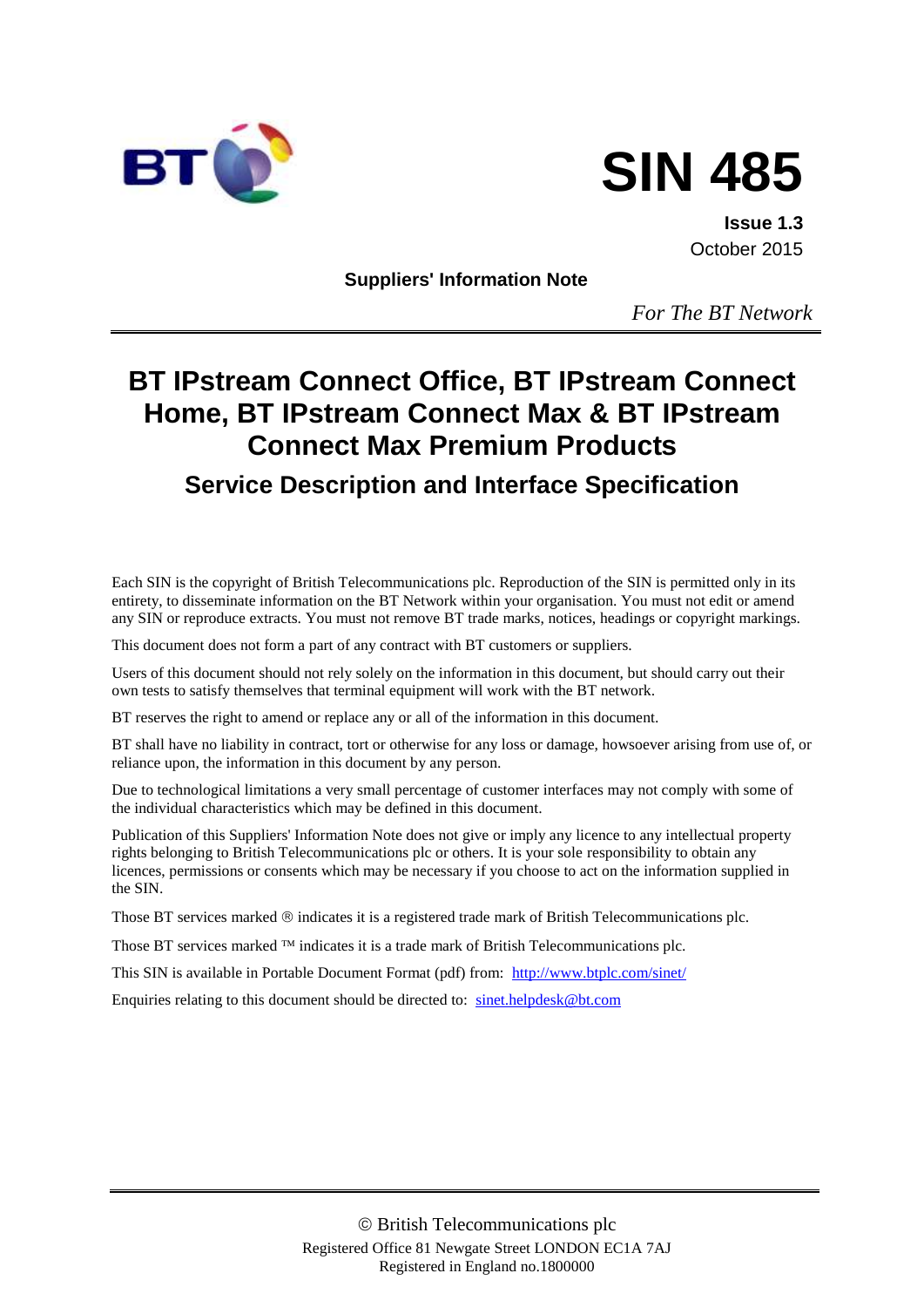## **CONTENTS**

| 1.               |       |  |
|------------------|-------|--|
| 2.               |       |  |
| 3.               |       |  |
| $\overline{4}$ . |       |  |
| 4.1              |       |  |
| 4.2              |       |  |
| 4.3              |       |  |
| 4.4              |       |  |
|                  | 4.4.1 |  |
|                  | 4.4.2 |  |
|                  | 4.4.3 |  |
| 5.               |       |  |
| 5.1              |       |  |
| 5.2              |       |  |
| 6.               |       |  |
| 7.               |       |  |
| 8.               |       |  |
|                  |       |  |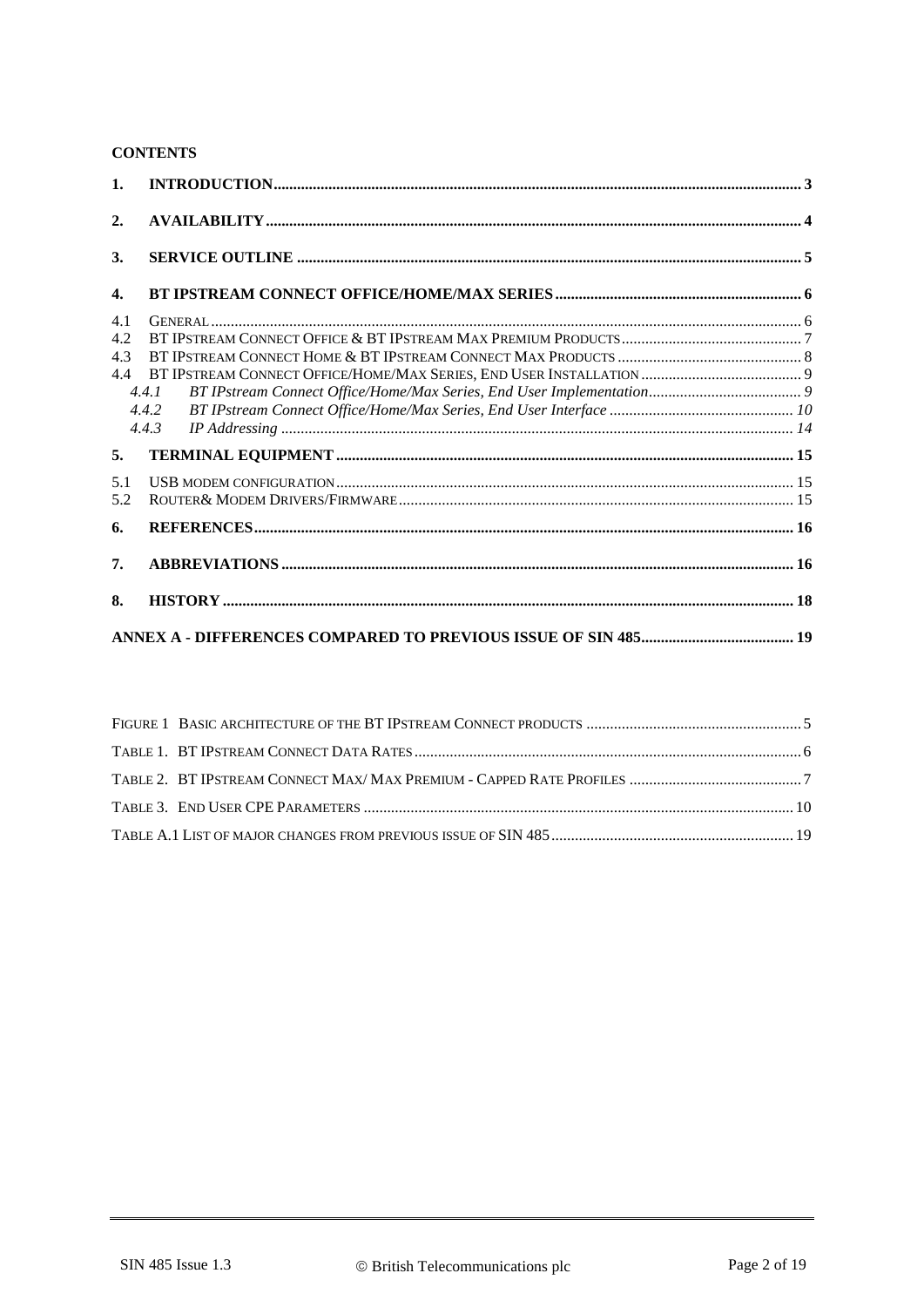# <span id="page-2-0"></span>**1. Introduction**

#### **Definitions:**

**Customer**: The Service Provider (SP) or Business Customer (BC) who purchases the BT IPstream Connect service from BT and sells or provides it to End-Users.

**End User**: The person using their PC to connect to an SP/BC's IP network via the BT IPstream Connect service.

#### **Please note: A phased approach is being undertaken to stop new supply on BT IPstream Connect end user access, on an exchange basis. The BT IPstream Connect end user service will be retired at exchanges served by the Wholesale Broadband Connect product.**

This Suppliers' Information Note (SIN) provides service description information about BT IPstream Connect Office 500/1000/2000, BT IPstream Connect Home 500/1000/2000, BT IPstream Connect Max and BT IPstream Connect Max Premium which form part of BT's Internet Protocol (IP) Transport Services portfolio  $(SIN 302^{[1]})$  $(SIN 302^{[1]})$  $(SIN 302^{[1]})$ ..

These additions to the BT IPstream Connect portfolio introduced products where the End User termination is a 'wires only' G.DMT interface. Thus BT will not supply end user NTE devices as part of the service and the End User termination will be not be managed by BT. The Customer or End User must supply CPE, which should comply with this SIN, in order to interoperate successfully with the BT service. Thus this SIN is published to help Customers and suppliers of CPE devices to develop their offerings for these products.

This SIN should be read in conjunction with SIN 329**Error! Reference source not found.** detailing BT's launched Broadband IP products and SIN  $346^{[23]}$  $346^{[23]}$  $346^{[23]}$  detailing BT's G.DMT interface.

This SIN provides information for use by BT and Customers - Independent Service Providers (SPs), Providers of Electronic Communications Networks and Corporate Businesses - and Customer Premises Equipment (CPE) manufacturers and developers.

All BT IPstream Connect products are provided on shared infrastructure. The BT IPstream Connect Office and BT IPstream Connect Max Premium products have priority, through the shared part of the BT IPstream Connect network over the BT IPstream Connect Home and BT IPstream Connect Max products. This means that under network congestion a BT IPstream Connect Office or BT IPstream Connect Max Premium product will receive a higher downstream throughput than the equivalent BT IPstream Connect Home or IPstream Connect Max product.

The BT IPstream Connect Handover product (see SIN 482) provides a connection from the BT Network to the Customer at each of the point of service interconnects (of which there are currently 10) and is a necessary component for the end-to-end connection of the Customer to the BT IPstream Connect Office Series, the BT IPstream Connect Home Series, the IPstream Connect Max and the IPstream Connect Max Premium products. The BT IPstream Connect Handover product is available for use by Customers (including OLOs, and Business Customers) to connect a number of End Users to their network.

BT IPstream Connect enables a Customer to access multiple End Users via an IP network. The Customer owns the sales, marketing and recruitment of End Users and the contractual/service relationship. BT supplies the delivery transport and basic service.

For further information on the commercial aspects of this service, please refer to:<http://www.btplc.com/sinet/>

If you have inquiries relating to this document, then please contact: [sinet.helpdesk@bt.com](mailto:sinet.helpdesk@bt.com)

Note: This issue of SIN 485 includes changes to the products so that under certain circumstances (as outlined in the BT IPstream Connect Max Customer Handbook) services can be placed onto capped rate profiles to assist in stabilising the line or to ensure line rate is not less than the original line rate when re-grading over from the BT IPstream Connect Home & Office products.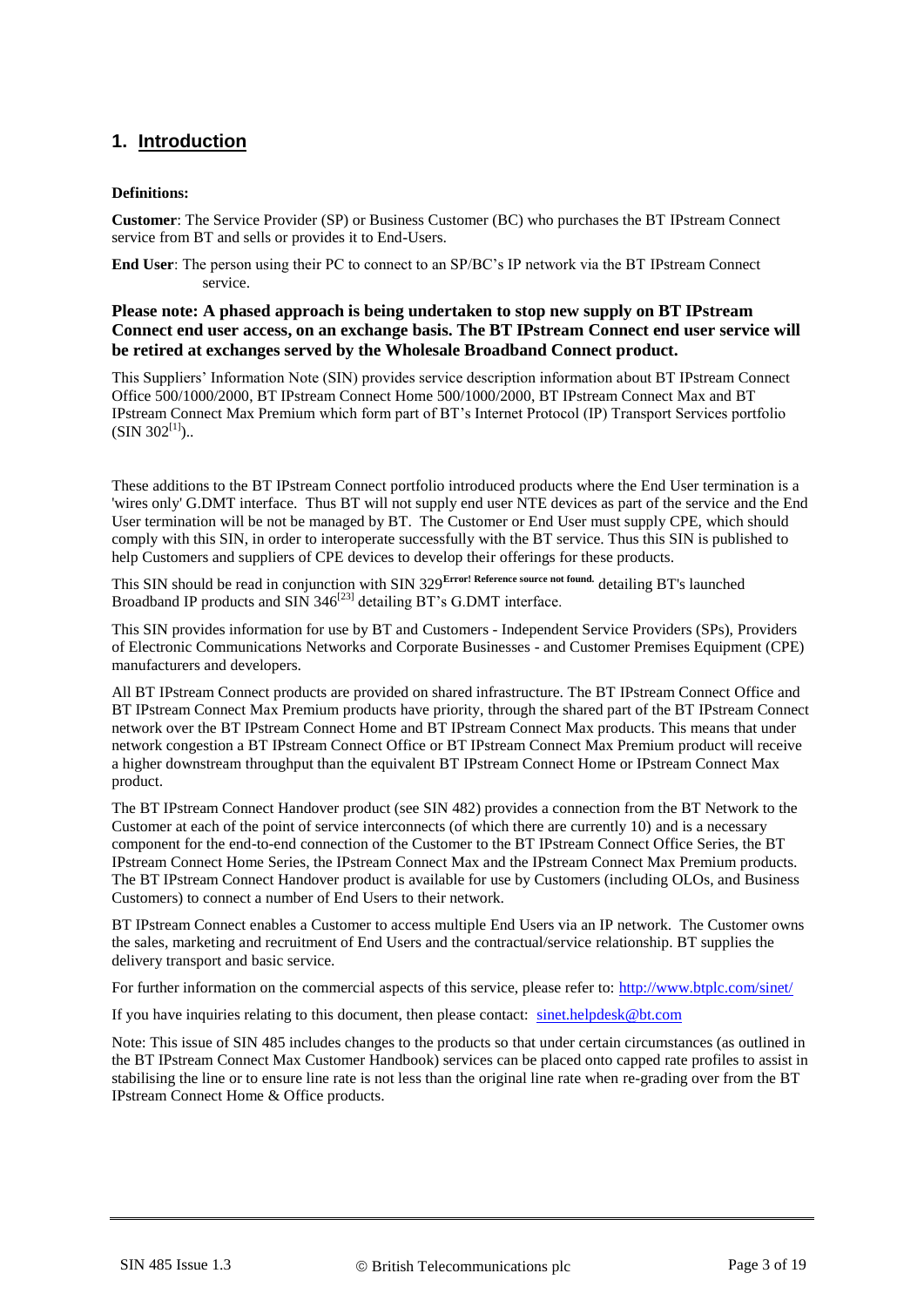# <span id="page-3-0"></span>**2. Availability**

The BT IPstream Connect products will only be available over BT provided PSTN Lines (including Wholesale Access). There are also technical reach limitations, which will prevent ADSL-carried services being available to End Users beyond approximately 3.5 km from the local exchange for the BT IPstream Connect Home 2000 and BT IPstream Connect Office 2000 products and beyond approximately 6 km for the, BT IPstream Connect Home 1000 and BT IPstream Connect Office 1000. However, users on BT IPstream Connect Home 500, Office 500, Max and Max Premium products may be able to obtain service at greater distances from their local exchange. For the Max products it is likely that only the lower end of the rate adaptive range will be achievable at these greater distances. Note: The reach limits on the 'fixed' and 'rate adaptive' products came into force on the 6th September 2004. Prior to this date the limit was 6 km for the 'rate adaptive', and 3.5km for the 'fixed' products.

During the initial order handling process, BT will check the suitability of the line for ADSL services and advise accordingly.

The products are only available in areas where BT has rolled out 20c ADSL exchange equipment. There may be further availability limitations on BT IPstream Connect Max and BT IPstream Connect Max Premium where backhaul limitations exist (e.g. Exchange Activate Sites).

Some existing telephony based services may be affected by the techniques used to deliver the BT IPstream Connect services over the same metallic line. These include:

- 30K Loop Meter pulse facility FeatureNet 5000 services
	-
- Private Circuits Red ABC Home Highway / Business Highway
- ISDN all types RedCare PBX extension lines
	-

BT can only provide a single BT IPstream Connect service over a single PSTN exchange line.

End Users can only receive a single Broadband Service over a PSTN line.

This list is not exhaustive. We will endeavour to update this list, as new information becomes available.

*Note. Some telephone and fax CPE is sensitive to the ADSL signal even after filtering (the filter is designed*  to remove the ADSL signal, but inevitably a tiny residual signal is left behind). The likelihood of a problem *arising depends on the susceptibility of the CPE, the performance of the filter and the line conditions.* 

*If problems are only experienced by telephone or fax CPE when the ADSL modem is connected, then it is recommended that the following checks be undertaken:*

- *Check that filters are fitted to all CPE e.g. Sky digibox, alarm systems etc.,*
- *Check for a faulty micro filter – all filters should be checked as it may not be the one on the affected CPE that is causing the problem,*
- *If the above steps fail to solve the problem, the telephone/fax CPE is probably susceptible to the residual ADSL signal after filtering. This can be confirmed by adding a second stage of filtering using an additional micro-filter on the affected CPE. If successful, this is a potential solution for the customer as filters are available from SPs and high street shops.*

*It is also important that the above is undertaken if problems are experienced with either Telephone / Fax CPE or the actual BT IPstream Connect Max & Max Premium service when re-grading from BT IPstream Connect Home or Office to BT IPstream Connect Max or Max Premium Service. This is because the effect of interference due to the lack of filters or presence of faulty filters may not always be apparent on the Home/Office services. However, for BT IPstream Connect Max or Max Premium services the presence of such interference will reduce the actual line rates and stability of the service. Additionally any internal wiring within the End User premises must be correctly installed, as incorrect or poorly installed wiring can significantly affect the BT IPstream Connect Max & Max Premium services.*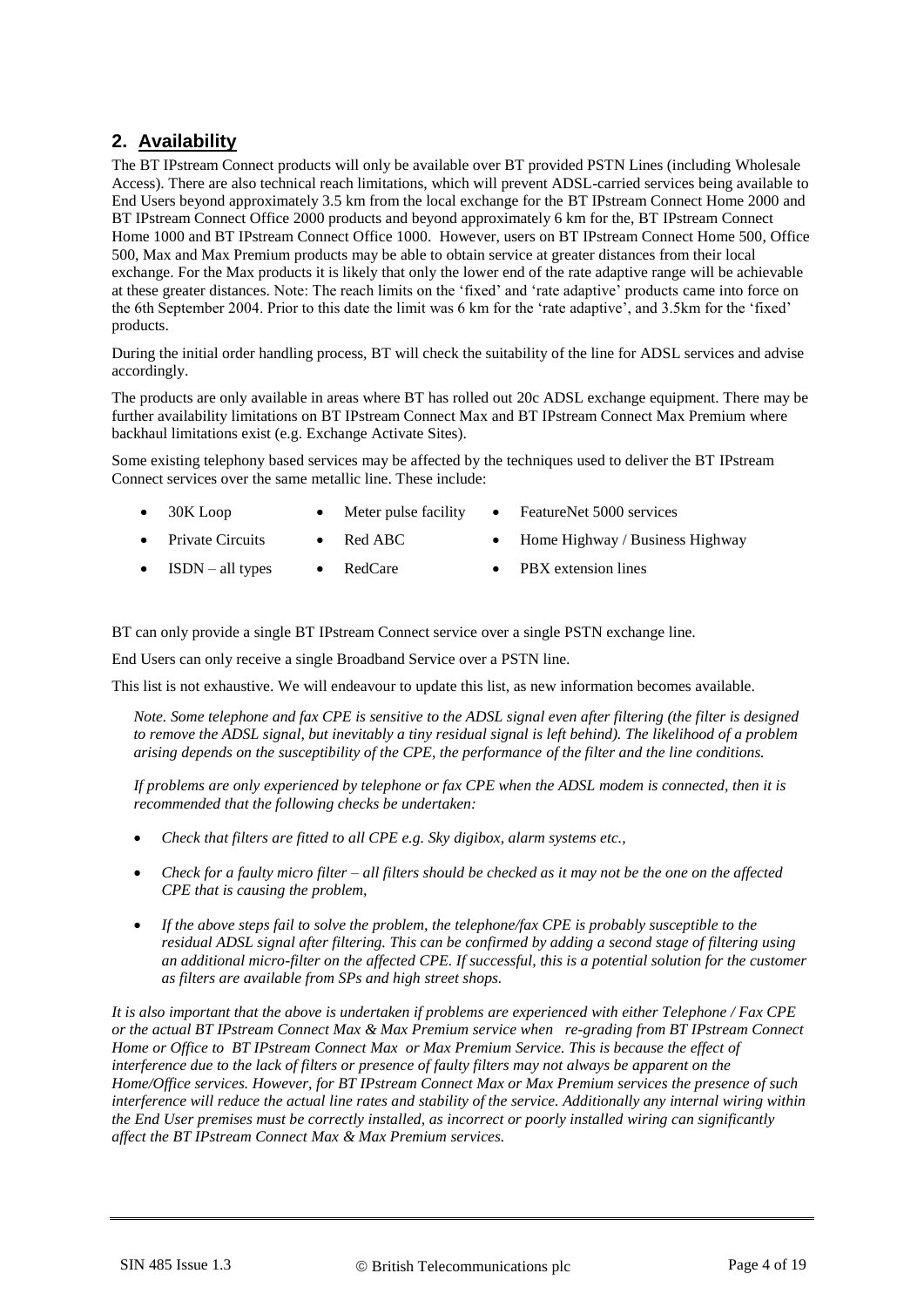# <span id="page-4-0"></span>**3. Service Outline**

BT IPstream Connect service consists of the following access products: BT IPstream Connect Handover, BT IPstream Connect Office series, BT IPstream Connect Home series, BT IPstream Connect Max and BT IPstream Connect Max Premium. For end-to-end service the Customer will need connectivity to each of the point of service interconnects via the BT IPstream Connect Handover product and multiple BT IPstream Office/Home/Max products.

The basic architecture of the BT IPstream Connect product set is as follows:



# <span id="page-4-1"></span>Figure 1 Basic architecture of the BT IPstream Connect products

The BT IPstream Connect products enable connectivity between End Users and BT's High Speed Data Network. Customers will be provided with IP connections to End Users' premises using ADSL technology.

The End Users connections are provided using the same copper access network as existing PSTN services. The ADSL technology over the copper pairs feeding each End User ensures that BT IPstream Connect products and the PSTN service can co-exist. This service will only be available on a BT provided PSTN (or BT provided Wholesale Access) lines.

- Max

- Max Premium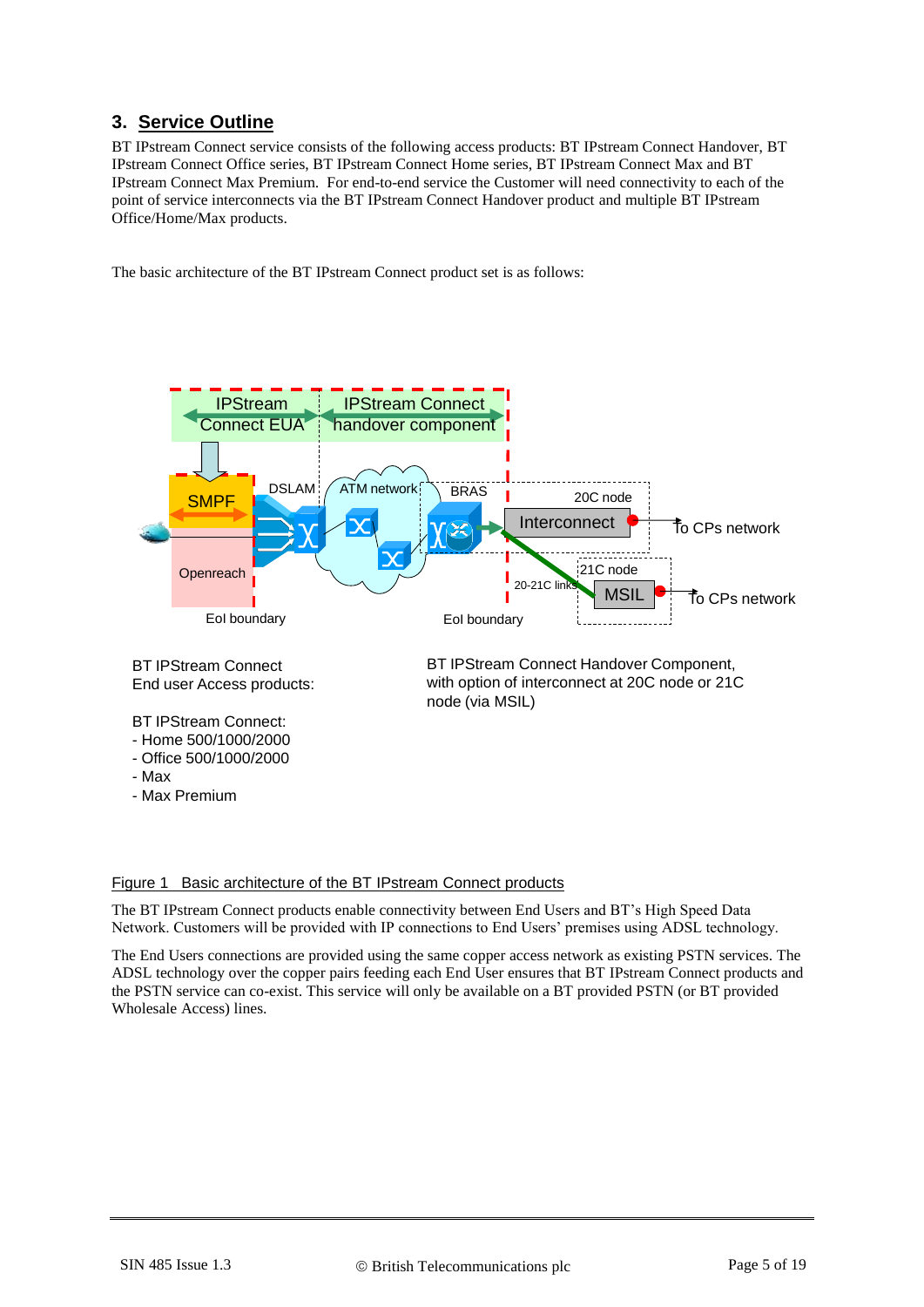# <span id="page-5-0"></span>**4. BT IPstream Connect Office/Home/Max Series**

## <span id="page-5-1"></span>**4.1 General**

This provides session controlled ADSL based IP connectivity between an End User and a Broadband Remote Access Server (BRAS) in the network, from which the End User connects to the Customer.

The BT IPstream Connect Office/Home/Max products present a 'wires only' (G.992.1<sup>[\[46\]](#page-15-4)</sup>) interface to the End User as per SIN 346 $^{[23]}$  $^{[23]}$  $^{[23]}$ .

This service is restricted to a single Customer; however, that customer can choose to allow his end users the facility of "Limited Service Selection" (see SIN 482).

Typically, the End Users require occasional fast but 'bursty' access to private network facilities and / or the Internet (via the Customer). The products are not suitable for End Users who require continuous bit-rate, fullbandwidth services.

[Table 1](#page-5-2) gives a comparison of data rates of the products discussed within this SIN.

|                                                            | <b>EUA Upstream</b>               |                                     | <b>EUA Downstream</b>                                                    |                                      |
|------------------------------------------------------------|-----------------------------------|-------------------------------------|--------------------------------------------------------------------------|--------------------------------------|
|                                                            | <b>User Data Rate</b><br>(kbit/s) | <b>ATM Payload</b><br>Rate (kbit/s) | <b>User Data Rate</b><br><b>ATM Payload</b><br>(kbit/s)<br>Rate (kbit/s) |                                      |
|                                                            | $(DSL$ line rate)                 |                                     | (DSL line rate)                                                          |                                      |
| <b>BT</b> IPstream<br><b>Connect Office 500</b>            | Adaptive 64-<br>288 kbit/s        | Adaptive 57-<br>256 kbit/s          | $576$ kbit/s                                                             | Up to $512$ kbit/s                   |
| <b>BT</b> IPstream<br><b>Connect Office 1000</b>           | $288$ kbit/s                      | Up to 256 kbit/s                    | $1152$ kbit/s                                                            | Up to 1024 kbit/s                    |
| <b>BT</b> IPstream<br><b>Connect Office 2000</b>           | $288$ kbit/s                      | Up to 256 kbit/s                    | $2272$ kbit/s                                                            | Up to 2048 kbit/s                    |
| <b>BT</b> IPstream<br><b>Connect Home 500</b>              | Adaptive 64-<br>288 kbit/s        | Adaptive 57-<br>256 kbit/s          | $576$ kbit/s                                                             | Up to 512 kbit/s                     |
| <b>BT</b> IPstream<br><b>Connect Home 1000</b>             | $288$ kbit/s                      | Up to 256 kbit/s                    | $1152$ kbit/s                                                            | Up to 1024 kbit/s                    |
| <b>BT</b> IPstream<br><b>Connect Home 2000</b>             | $288$ kbit/s                      | Up to 256 kbit/s                    | $2272$ kbit/s                                                            | Up to 2048 kbit/s                    |
| <b>BT</b> IPstream<br><b>Connect Max</b>                   | Adaptive 64-<br>$448$ kbit/s      | Adaptive 57-<br>398 kbit/s          | Adaptive between<br>288*-8128 kbit/s                                     | Adaptive between<br>256 -7320 kbit/s |
| <b>BT</b> IPstream<br><b>Connect Max</b><br><b>Premium</b> | Adaptive 64-<br>$832$ kbit/s      | Adaptive 57-<br>$750$ kbit/s        | Adaptive between<br>288*-8128 kbit/s                                     | Adaptive between<br>256-7320 kbit/s  |

\* A line can Rate Adapt down to 160 kbit/s but BT will only support lines able to work stably at 288 kbit/s and above.

<span id="page-5-2"></span>Table 1. BT IPstream Connect Data Rates

Additionally BT IPstream Connect Max and BT IPstream Connect Max Premium products may under certain circumstances (as outlined in the BT IPstream Connect Max Customer Handbook) be placed onto capped rate profiles to assist in stabilising the line or to ensure line rate is not less than the original line rate when re-grading over from the BT IPstream Connect Home & Office products.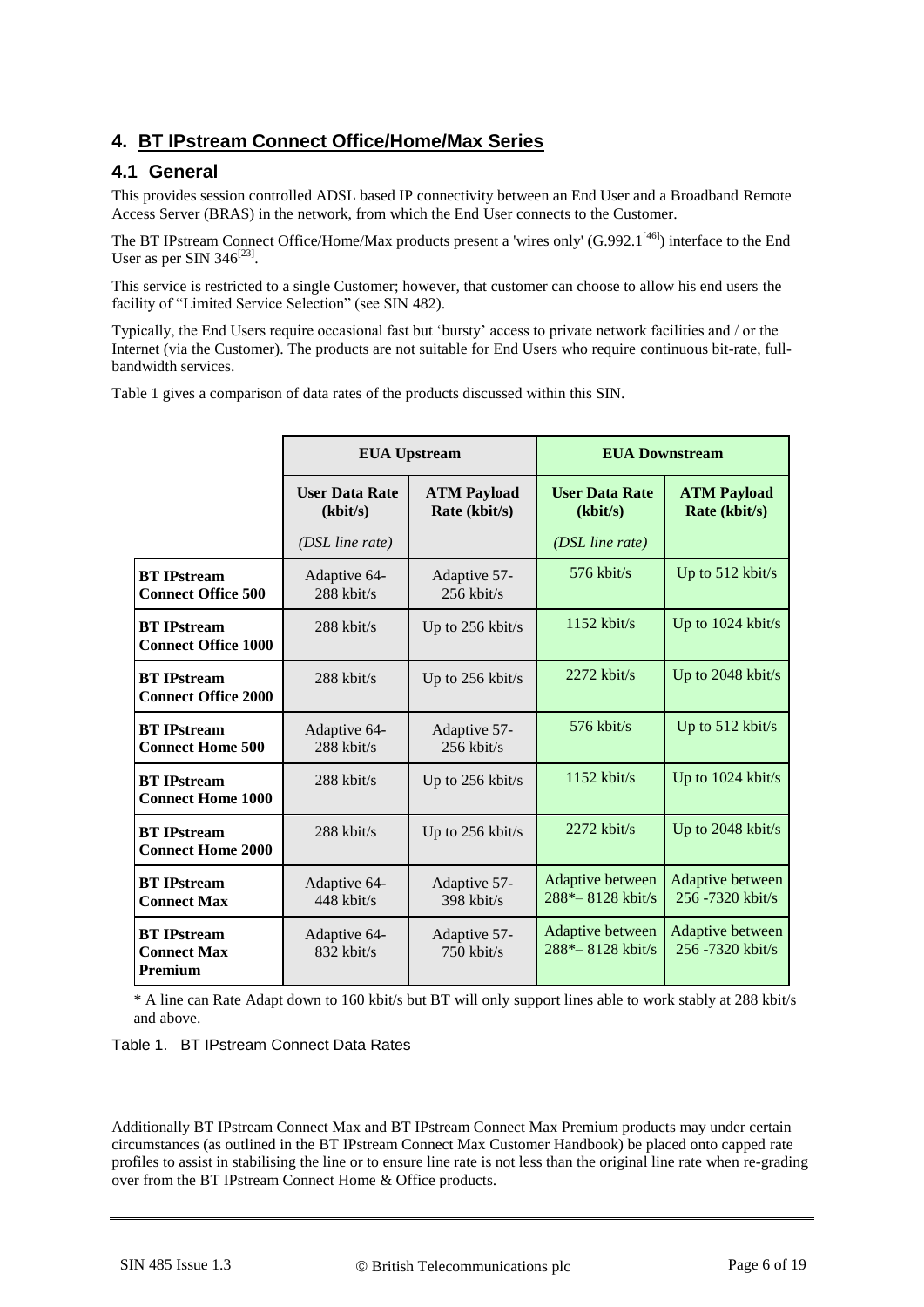**Note these are not product offerings or a separate end user access option and cannot be ordered directly via BT ordering systems.**

|                                                          | <b>EUA Upstream</b>                                                      |                              | <b>EUA Downstream</b>             |                                     |
|----------------------------------------------------------|--------------------------------------------------------------------------|------------------------------|-----------------------------------|-------------------------------------|
|                                                          | <b>User Data Rate</b><br><b>ATM Payload</b><br>(kbit/s)<br>Rate (kbit/s) |                              | <b>User Data Rate</b><br>(kbit/s) | <b>ATM Payload</b><br>Rate (kbit/s) |
|                                                          | $(DSL$ line rate)                                                        |                              | $(DSL$ line rate)                 |                                     |
| <b>Max</b> – Capped Rate<br>Profile 500                  | Adaptive 64-<br>$288$ kbit/s                                             | Adaptive 57-<br>$256$ kbit/s | $576$ kbit/s                      | Up to $512$ kbit/s                  |
| <b>Max</b> – Capped Rate<br>Profile 1000                 | $288$ kbit/s                                                             | Up to $256$ kbit/s           | $1152$ kbit/s                     | Up to $1024$ kbit/s                 |
| <b>Max</b> – Capped Rate<br>Profile 2000                 | $288$ kbit/s                                                             | Up to 256 kbit/s             | $2272$ kbit/s                     | Up to 2048 kbit/s                   |
| <b>Max Premium-</b><br><b>Capped Rate Profile</b><br>500 | Adaptive 64-<br>$288$ kbit/s                                             | Adaptive 57-<br>$256$ kbit/s | $576$ kbit/s                      | Up to $512$ kbit/s                  |
| Max Premium -<br><b>Capped Rate Profile</b><br>1000      | $288$ kbit/s                                                             | Up to 256 kbit/s             | $1152$ kbit/s                     | Up to 1024 kbit/s                   |
| Max Premium -<br><b>Capped Rate Profile</b><br>2000      | $288$ kbit/s                                                             | Up to 256 kbit/s             | $2272$ kbit/s                     | Up to 2048 kbit/s                   |

<span id="page-6-1"></span>Table 2. BT IPstream Connect Max/ Max Premium - Capped Rate Profiles

## <span id="page-6-0"></span>**4.2 BT IPstream Connect Office & BT IPstream Max Premium Products**

The BT IPstream Connect Office & BT IPstream Connect Max Premium products are suitable for Customers addressing the SoHo, remote office and teleworking access markets, where the Customer or End User is free to choose the End User CPE.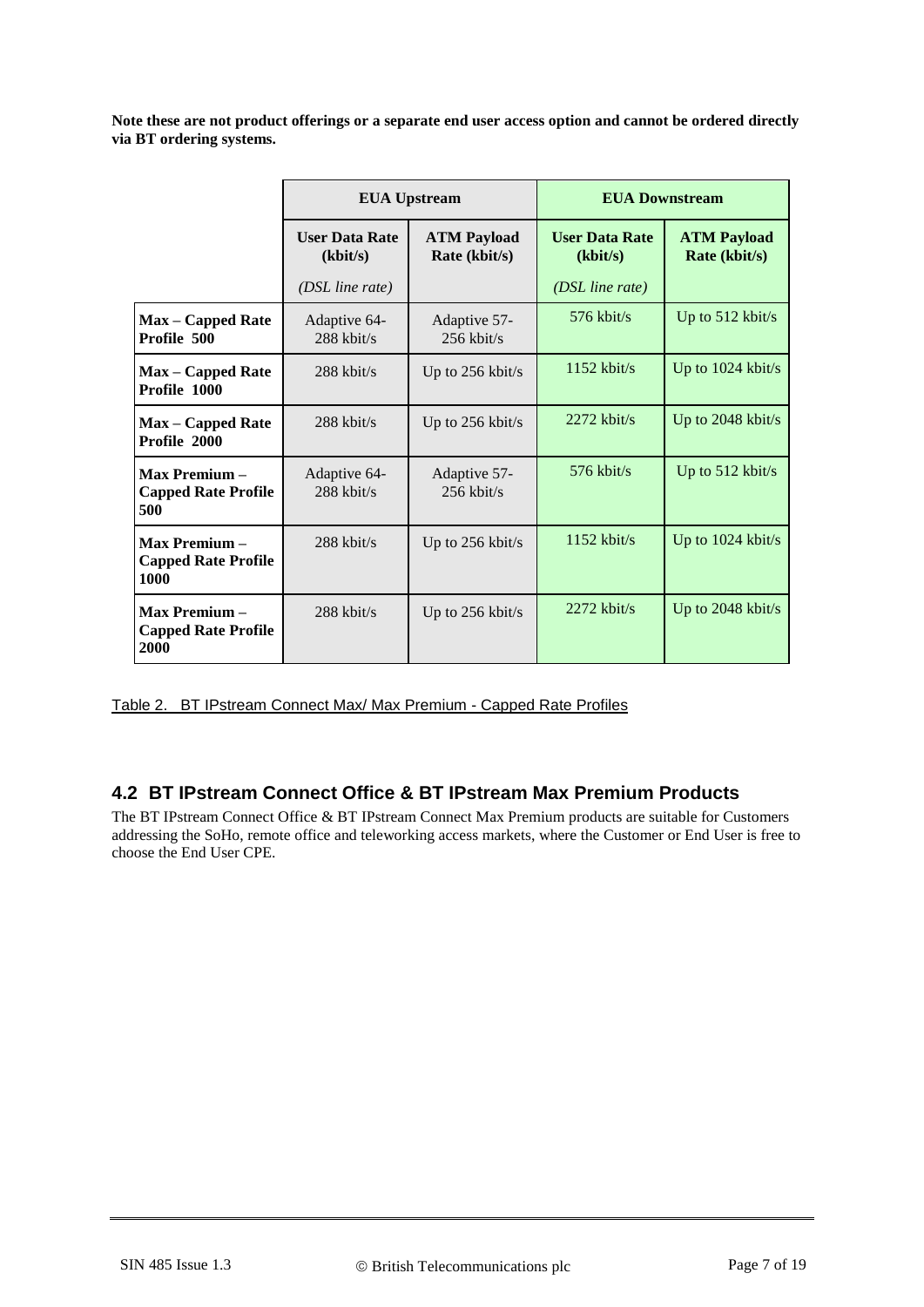The BT IPstream Connect Office and BT IPstream Connect Max Premium products have the following IP data rate options available for End Users:

- BT IPstream Connect Office 500 Up to 512 kbit/s downstream; adaptive between 57 kbit/s and 256 kbit/s upstream (rate depends on line length and conditions).
- BT IPstream Connect Office 1000 Up to 1.024 Mbit/s downstream; up to 256 kbit/s upstream.
- BT IPstream Connect Office 2000 Up to 2.048 Mbit/s downstream; up to 256 kbit/s upstream.
- BT IPstream Connect Max Premium adaptive between 256 kbit/s and 7320 kbit/s downstream; adaptive between 57 kbit/s and 750 kbit/s upstream (rates depends on line length and conditions).<sup>1</sup>

The IP data rate is defined as the rate available for the transport of IP packets in the payload of ATM cells, note however that each IP packet will incur ATM adaptation layer, PPPoA/oE and encapsulation layer overheads. The maximum IP throughput rate that can actually be achieved will hence vary considerably depending upon the IP packet size. No allowance is required for the overhead introduced by the ATM layer, as this has already been taken into account in these figures.

## <span id="page-7-0"></span>**4.3 BT IPstream Connect Home & BT IPstream Connect Max Products**

The BT IPstream Connect Home & BT IPstream Connect Max products are suitable for Customers addressing the fast home Internet access market, where the Customer or End User is free to choose the End User CPE.

The BT IPstream Connect Home & BT IPstream Connect Max products have the following IP data rate options available for End Users:

- BT IPstream Connect Home 500 Up to 512 kbit/s downstream; Up to 256 kbit/s upstream, adaptive between 57 kbit/s and 256 kbit/s upstream (rate depends on line length and conditions).
- BT IPstream Connect Home 1000 Up to 1.024 Mbit/s downstream; Fixed at 256 kbit/s upstream.
- BT IPstream Connect Home 2000 Up to 2.048 Mbit/s downstream; fixed at 256 kbit/s upstream
- BT IPstream Connect Max adaptive between 256 kbit/s and 7320 kbit/s downstream; adaptive between 57 kbit/s and 398 kbit/s upstream (rates depends on line length and conditions).<sup>2</sup>

The IP data rate is defined as the rate available for the transport of IP packets in the payload of ATM cells. The actual data payload will be less then this as the effects of TCP/IP and PPP headers have to be taken into account, but no allowance is required for the overhead introduced by the ATM layer, as this has already been taken into account in the above figures.

1

<sup>&</sup>lt;sup>1</sup> Note that BT IPstream Connect Max products may under certain circumstances (as outlined in the BT IPstream Connect Max Customer Handbook) be placed onto capped rate profiles to assist in stabilising the line or to ensure line rate is not less than the original line rate when re-grading over from the BT IPstream Connect Home & Office products. These capped rate profiles are not rate adaptive.

<sup>&</sup>lt;sup>2</sup> Note that BT IPStream Connect Max Premium products may under certain circumstances (as outlined in the IPstream Connect Max Customer Handbook) be placed onto capped rate profiles to assist in stabilising the line or to ensure line rate is not less than the original line rate when re-grading over from the BT IPstream Connect Home & Office products. These capped rate profiles are not rate adaptive.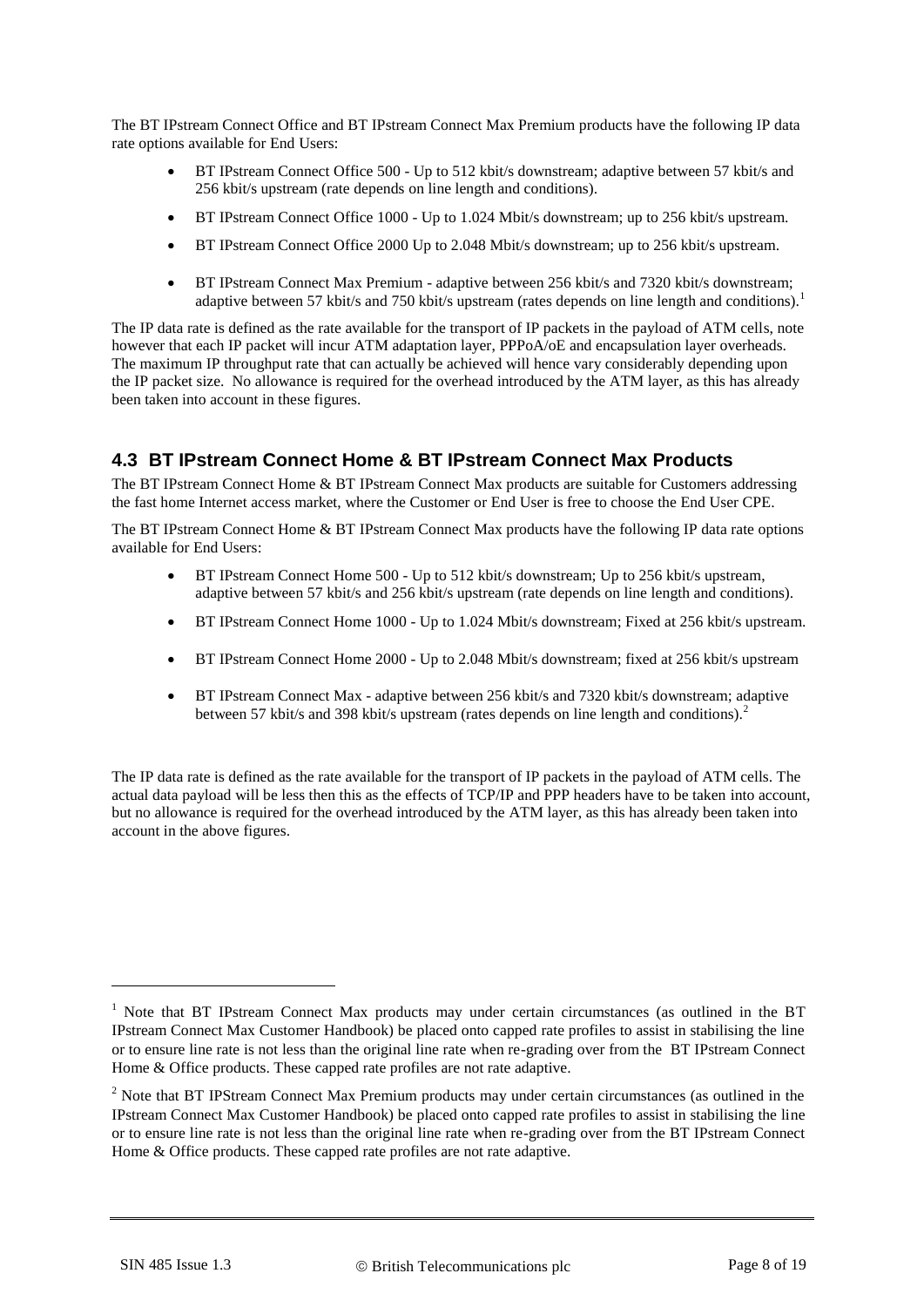# <span id="page-8-0"></span>**4.4 BT IPstream Connect Office/Home/Max Series, End User Installation**

## <span id="page-8-1"></span>**4.4.1 BT IPstream Connect Office/Home/Max Series, End User Implementation**

SIN 34 $6^{[23]}$  $6^{[23]}$  $6^{[23]}$  describes the interface presented at the end of an ADSL line at an end user's premises. It describes three possible implementation options using either a BT supplied ADSL Linebox adapter or CPE filters.

The IPstream Connect Office/Home products will utilise the CPE filter options, which will be 'self-installed' by the Customer or End User.

The physical G.DMT interface is described in SIN  $346^{[23]}$  $346^{[23]}$  $346^{[23]}$ .

In order to correctly interoperate with the services the CPE device(s) should:

- conform to the requirements in SIN  $346^{[23]}$  $346^{[23]}$  $346^{[23]}$
- support PPP over AAL5 (RFC 2364 $<sup>[57]</sup>$  $<sup>[57]</sup>$  $<sup>[57]</sup>$ ) using VC based multiplexing.</sup>
- use ATM VPI/VCI pair 0/38 for data transmission/reception
- support PPP (RFC  $1661^{[68]}$  $1661^{[68]}$  $1661^{[68]}$ )
- support User Authentication (PAP/CHAP) with PPP (RFC  $1334^{[79]}$  $1334^{[79]}$  $1334^{[79]}$ , RFC  $1994^{[810]}$  $1994^{[810]}$  $1994^{[810]}$ )
- support IPCP (RFC  $1332^{[911]}$  $1332^{[911]}$  $1332^{[911]}$ )
- support PPP IPCP Extensions for Name Server Addresses (RFC  $1877^{[1012]}$  $1877^{[1012]}$  $1877^{[1012]}$ )
- carry out upstream traffic shaping to the ATM rate corresponding to the IP data rate
- not issue a CHAP challenge, but must respond if challenged.

The CPE device(s) may (optionally):

- support network renumbering (RFC  $1631^{[1113]}$  $1631^{[1113]}$  $1631^{[1113]}$ ).
- be set to become the slave in PPP negotiation (in order to speed up the negotiation process).

To establish a session to the Customer the End User CPE must supply a username, service selection name (also known as realm or domain name) and password. Two formats of presenting the service selection name and user name are supported. These are:

- [End.user@link.business-name.com](mailto:End.user@link.business-name.com)
- Link.business-name.com/end.user

Please note that the characters '/' '\' '%' '%'  $\alpha$ ' and '#' are reserved characters and can not be used in a username or service selection name.

The Customer can choose to map a service selection name to a particular type of service. The options are:

- (i) Always tunnel the end users PPP session to one of a pre-defined list of tunnel end point IP addresses
- (ii) Always terminate the PPP session on the BTW BRAS, assigning an IP address at random from a pool of addresses supplied by the customer
- (iii) Forward the authentication request to the customer and based on the customers response perform action  $(i)$  or  $(ii)$

#### *Note: IP Addresses are the responsibility of the Customer to provide.*

Further details on the authentication mechanisms and service selection are available in SIN 482

It is possible for customers to receive "domain/user" even if they are expecting "user@domain". How this is processed is up to the Customer.

Only those End Users authorised by the Customer to access the Customer service associated with the service selection name will be able to establish a session to that Customer.

The Customer's RADIUS Server must conditionally or unconditionally comply with the relevant RFCs.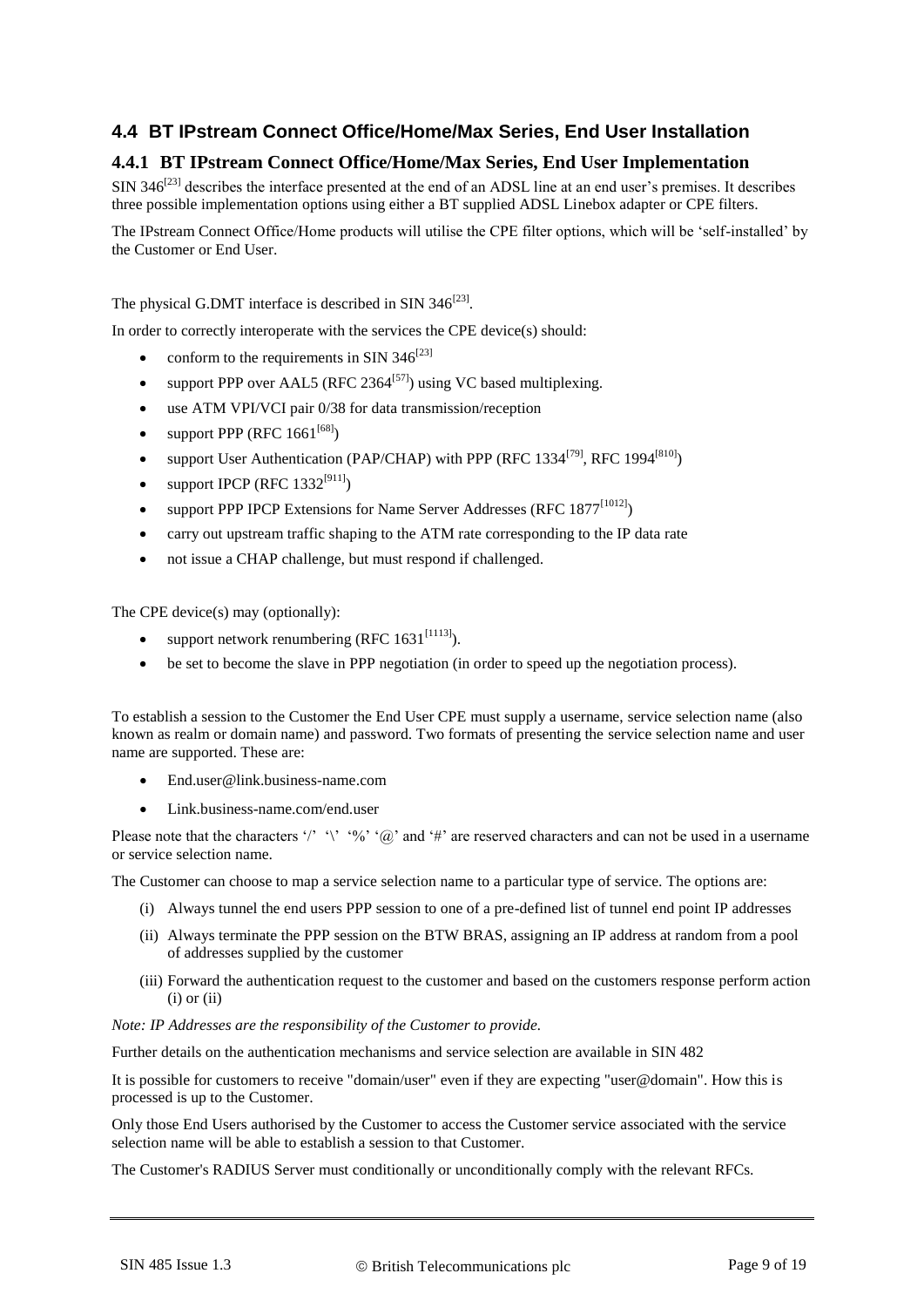The End User session to the Customer can be terminated by the End User or when the End User establishes a new session. The session is also terminated if the End User CPE is switched off. In exceptional circumstances, such as abusive usage by an End User, the Customer may request BT to remotely disconnect one of their End Users' sessions forcibly.

## <span id="page-9-0"></span>**4.4.2 BT IPstream Connect Office/Home/Max Series, End User Interface**

BT IPstream Connect Office/Home/Max Series is only available on an analogue BT provided PSTN line (or BT provided Wholesale Access) and is not available over BT ISDN services. This service cannot co-exist with other ADSL based services on the same PSTN line.

## 4.4.2.1 Physical Layer Aspects

The physical aspects of the End User Interface are described in SIN  $346^{[23]}$  $346^{[23]}$  $346^{[23]}$ .

## 4.4.2.2 End User CPE Configuration

Once connected to the line, the CPE for BT IPstream Connect Office/Home services will be configured by the BT network according to the requirements of the service.

For information, the configuration parameters shown in [Table 3](#page-9-1) will be requested of the End User CPE:

| Parameter                                  | <b>BT IPstream Connect Office/Home</b> |                                                            | <b>BT IPstream Connect</b><br>Max/Max Premium |               |                                                                        |                                                                   |
|--------------------------------------------|----------------------------------------|------------------------------------------------------------|-----------------------------------------------|---------------|------------------------------------------------------------------------|-------------------------------------------------------------------|
|                                            |                                        | 500                                                        | 1000                                          | 2000          | Max                                                                    | Max Premium                                                       |
| <b>ITU G.992.1</b><br>mode <sup>[46]</sup> |                                        | <b>Yes</b>                                                 | <b>Yes</b>                                    | <b>Yes</b>    | Yes                                                                    | <b>Yes</b>                                                        |
| Downstream user<br>ATM rate                |                                        | $576$ kbit/s                                               | $1152$ kbit/s                                 | $2272$ kbit/s | $Up$ to<br>$8128$ kbit/s <sup>2</sup>                                  | $Up$ to<br>$8128$ kbit/s <sup>2</sup>                             |
| Upstream user<br>ATM rate                  |                                        | Adaptive $2$<br>between<br>$64$ kbit/s and<br>$288$ kbit/s | $288$ kbit/s                                  | $288$ kbit/s  | Adaptive <sup>2</sup><br>between<br>$64$ kbit/s<br>and<br>$448$ kbit/s | Adaptive <sup>2</sup><br>between<br>64 kbit/s and<br>$832$ kbit/s |
| Fast mode (single)<br>latency)             |                                        | Yes                                                        | <b>Yes</b>                                    | <b>Yes</b>    | NOTE $1/2$                                                             | NOTE $1/2$                                                        |

NOTE 1. Interleaving may be enabled as part of the Dynamic Line Management process. See clauses 4.4.2.5 and 4.4.2.6 for more details.

NOTE 2. Note that BT IPstream Connect Max/Max Premium products may under certain circumstances (as outlined in the BT IPstream Connect Max Customer Handbook) be placed onto capped rate profiles to assist in stabilising the line or to ensure line rate is not less than the original line rate when re-grading over from one of the BT IPstream Connect Home & Office products. The capped rate profiles (500, 1000 & 2000) are equivalent to the BT IPstream Connect Home /Office products as per [Table 3.](#page-9-1)

### <span id="page-9-1"></span>Table 3. End User CPE Parameters

### 4.4.2.3 ATM Layer Aspects

BT IPstream Connect provides a single ATM virtual channel connection between the end user and BT Core Network. The ATM layer VP at all End User interfaces will be presented with a VPI=0. Within the VP, the BT IPstream Connect Home, BT IPstream Connect Office, BT IPstream Connect Max or IPstream Connect Max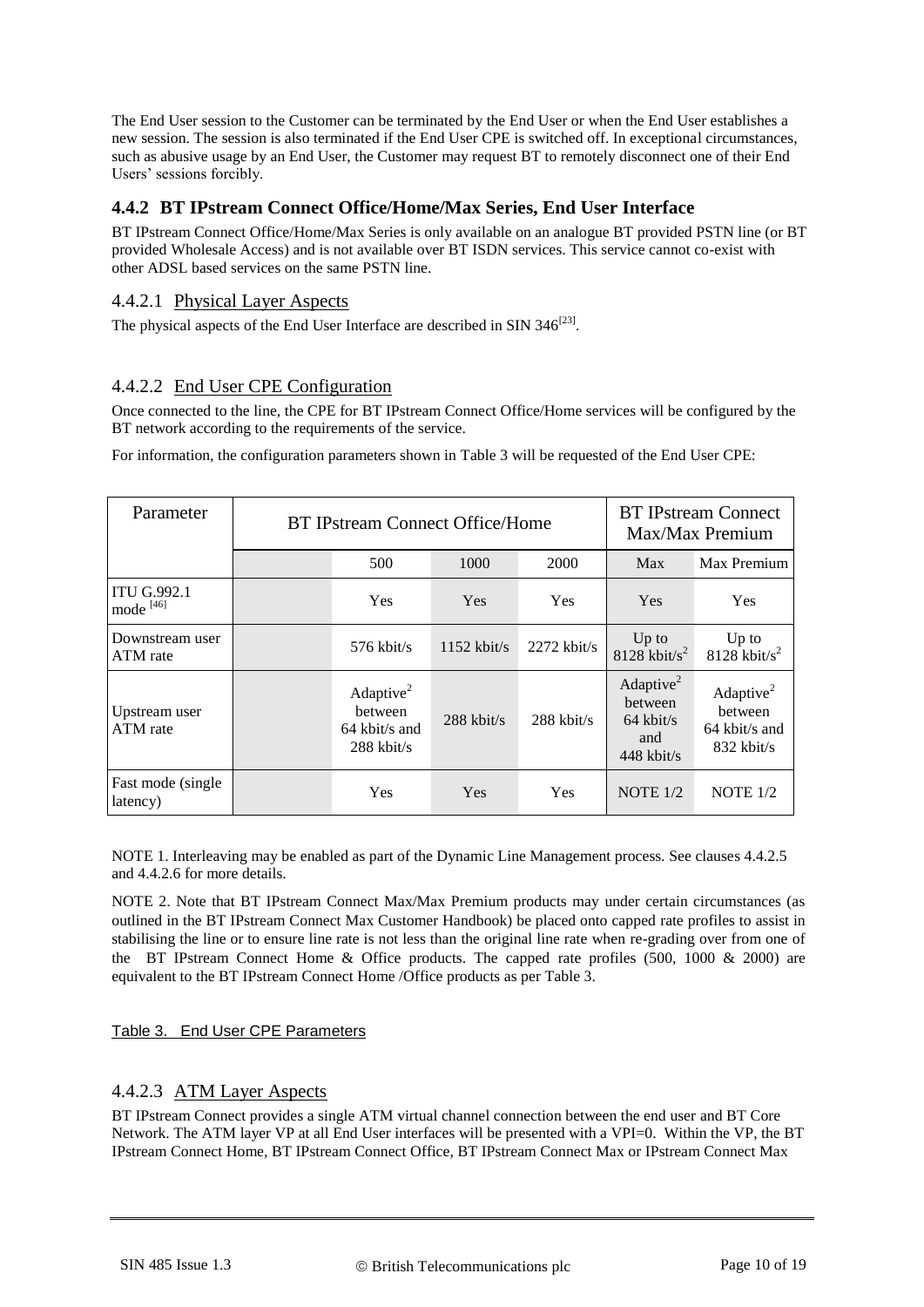Premium service will present the data channel on VCI=38. Loopback diagnostic traffic VPI/VCI values are defined in  $\text{SIN}346^{[23]}.$  $\text{SIN}346^{[23]}.$  $\text{SIN}346^{[23]}.$ 

## 4.4.2.4 Traffic Shaping

In order to ensure correct operation of the service, upstream ATM traffic (towards the BT network) should be shaped by the customer premises equipment such that it does not peak above the upstream speed to which the modem has adapted. (This will be in the range 64 - 288 kbit/s for BT IPstream Connect Home/Office (or BT IPstream Connect Max/Max Premium if placed on a capped rate profile), 64 - 448 kbit/s for BT IPstream Connect Max and 64 - 832 kbit/s for BT IPstream Connect Max Premium including cell headers and loopback traffic).

## 4.4.2.5 Dynamic Line Management (DLM)

Dynamic Line Management (DLM) operates on the BT IPstream Connect Max & Max Premium products only. However if a BT IPstream Connect Max or Max Premium product is placed on a capped rate profile (as outlined in the BT IPstream Connect Max Customer Handbook) it will be excluded from DLM.

DLM effectively enables the 'tuning' of a line's performance to ultimately provide an improvement in the level of service delivered to the end user. Historical performance data will be gathered periodically from lines and this will be used to identify those which are performing badly. These lines will then be re-configured automatically (if possible) to give an improvement in their overall ADSL performance and stability. This re-configuration will result in a short break (typically 20 seconds) in end user service.

It is possible that re-configuration of a line could occur daily until a stable configuration is found although it is expected that the majority of poorly performing lines will only require 1-2 re-configurations before reaching a stable point.

The DLM process may result in a decrease in ADSL line rate, but this will only occur where a line is identified as performing badly at a higher rate. DLM will also use interleaving (see sec. [4.4.2.6 below\)](#page-10-0) to fix problem lines (unless the Service Provider has opted out of Interleaving for these lines), and this will result in an increase in the delay over the connection, which may affect some delay sensitive services (e.g. gaming, Video, VoIP).

Notification to the Service provider (via Broadband Customer Reports) will be provided whenever a change is made as part of the DLM process. The DLM process may also be applied manually as part of the standard repair process following an end user fault report.

### <span id="page-10-0"></span>4.4.2.6 Interleaving

Interleaving is applicable to BT IPstream Connect Max & Max Premium Products only. However if a BT IPstream Connect Max or Max Premium product is placed on a capped rate profile (as outlined in the BT IPstream Connect Customer Max Handbook) it will be excluded from having interleaving applied and will be set to Fast mode.

Interleaving is a standard feature of BTs DSLAMs, and part of the ADSL standard (ITU REC. G.992.1<sup>[\[16\]](#page-15-4)</sup>) which can be enabled on any individual line to improve its overall (error) performance and stability. Interleaving effectively introduces powerful error correction algorithms, which in some cases can make the difference between a line working well or not at all. In addition, interleaving may provide a significant improvement in the quality of service experienced by the end user particularly for error sensitive services like video.

Interleaving may be applied to individual lines automatically by the DLM function and may be used where a line is identified as performing badly. BT's interleaving implementation can increase the delay over the Broadband connection (between 20ms & 40ms), which can affect some delay sensitive services like gaming. In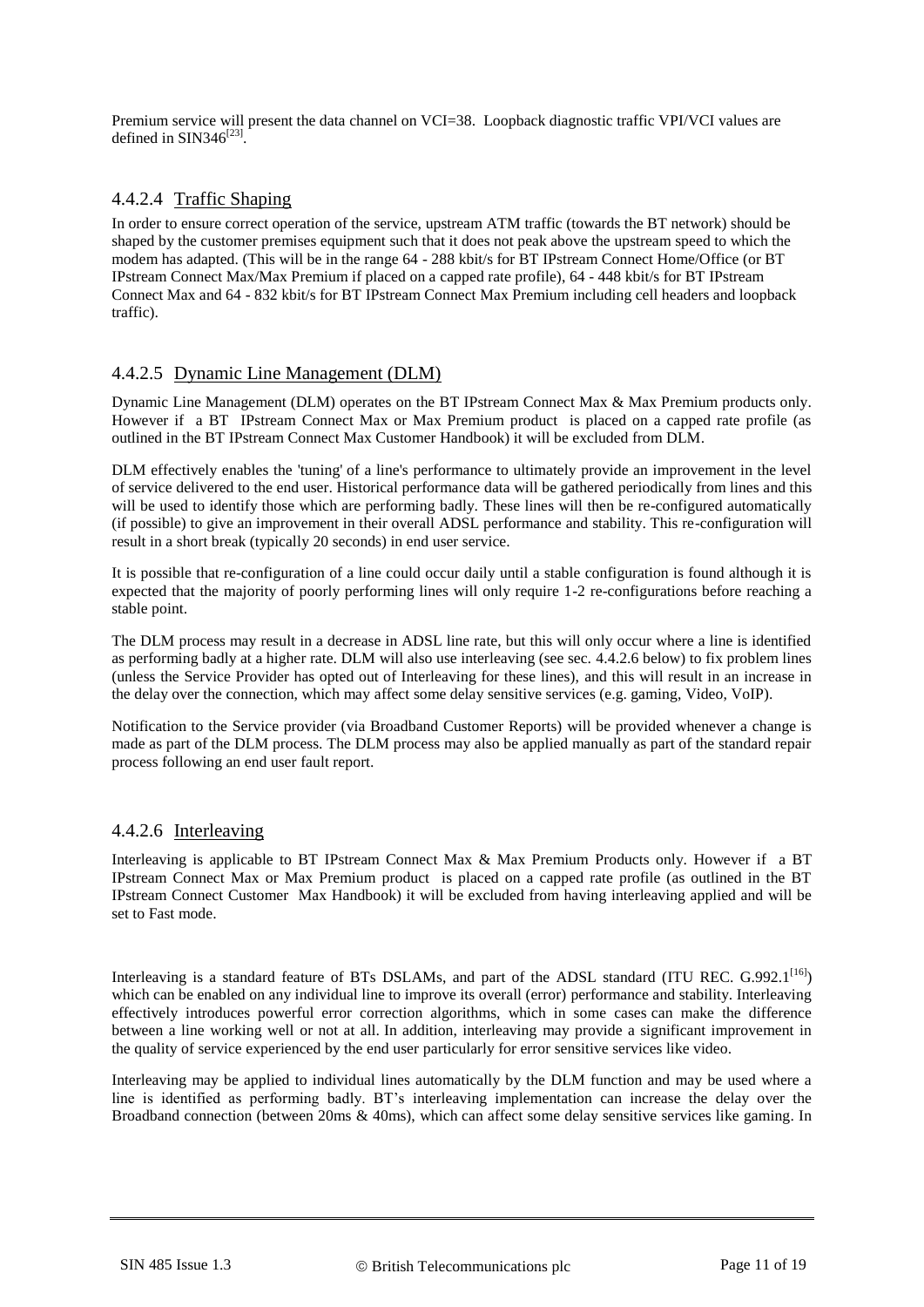general, interleaving will have no effect on line rate so the end user will not see any reduction in line rate as a result of it being enabled<sup>3</sup>.

Note : The typical round trip delay as a result of enabling interleaving is around 20ms, although delays of up to 40ms may be seen on some lines depending on the serving DSLAM

## 4.4.2.7 Interleaving "Opt Out"

Interleaving "Opt Out" is applicable to BT IPstream Connect Max & Max Premium Only. However if a BT IPstream Connect Max or Max Premium product is placed on a capped rate profile (as outlined in the BT IPstream Connect Max Customer Handbook) it will be excluded from having interleaving applied and therefore the customer preference will not be applied while on the capped rate profile and the service will be provided as Fast mode.

It is possible to opt-out of allowing BT to apply interleaving automatically as part of the DLM process or on an individual line basis at or after the time of order. BT may however temporarily apply interleaving during the repair process to see if it could improve service.

If a line has not been "opted out" and BT has applied interleaving, a Modify Order facility via the BT ordering systems will allow a service provider to "opt out" the line at any time. This will have the effect of removing the interleaving on that line and prevents BT permanently applying interleaving in the future).

Service Providers should consider carefully before selecting this 'opt-out' option, since interleaving offers the potential of significant improvements to end user service. Without using interleaving to stabilise a line, other methods may be used, which could lead to a reduction of the achievable line rate.

At the End User premises, the BT IPstream Connect NTE is presented as a "wires-only" interface G.992.1<sup>[\[46\]](#page-15-4)</sup> ("G.DMT") and is described in SIN 346<sup>[\[23\]](#page-15-3)</sup>.

### 4.4.2.8 End User Extension

An extension may be required to provide connection between the Master Telephone Socket and the End User CPE, if the ADSL Linebox adapter option is introduced, although such an extension will be outside of the BT IPstream Connect service domain. Where the Customer or End User wishes to provide the extension, this can be implemented using readily available standard computer cabling products. An RJ-45 plug, an RJ-45 socket and an appropriate length of Category 5 UTP cable will be required.

-

<sup>&</sup>lt;sup>3</sup> Applying interleaving does reduce the maximum line rate achievable from 8128 kbit/s to 7616 kbit/s. This will only affect lines capable of rate adapting above 7616 kbit/s and have interleaving applied.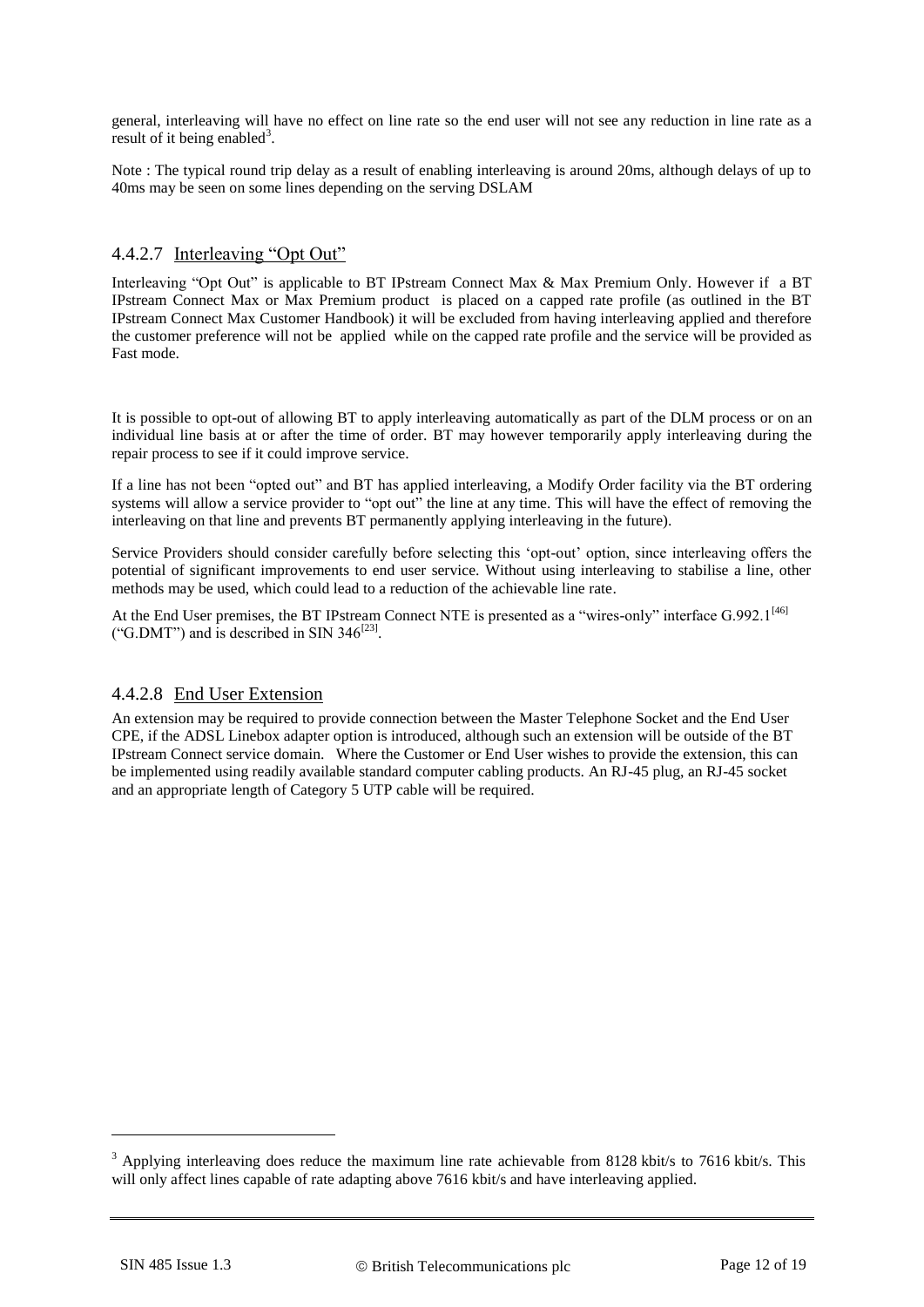The RJ45 plug and socket should be connected together using category 5 cable as follows:

| Pin 1            | White / orange            |
|------------------|---------------------------|
| Pin 2            | Orange / white            |
| Pin <sub>3</sub> | White $\frac{1}{2}$ green |
| Pin 4            | Blue / white              |
| Pin <sub>5</sub> | White / blue              |
| Pin 6            | Green / white             |
| Pin 7            | White / brown             |
| Pin 8            | Brown / white             |

Note that pins are numbered from the left looking into the socket with the contacts uppermost.

It should be noted that incorrectly or poorly installed internal wiring may significantly reduce the line speed achievable, especially for the higher bandwidth products (i.e. BT IPstream Connect Max & BT IPstream Connect Max Premium). It may also reduce the stability of a line, and thus increase fault rates on that line.

#### 4.4.2.9 PPP layer Aspects

BT IPstream Connect presents a Protocol and encapsulation auto-sensing PPP layer over the ATM.

The following combinations of protocol and encapsulations are supported:-

PPPoA VC-mux,

PPPoA LLC/SNAP

PPPoE LLC/SNAP - single session per VC (ADSL line) only.

The BT IPstream Connect BRAS will automatically configure itself to the protocol presented by the End User's CPE.

Some CPE is itself auto-sensing – in order to ensure that the BRAS and CPE do not constantly chase each other, changing protocols and encapsulations, the BRAS implements a minimum time period before which it will change encapsulation. Following an encapsulation change the BRAS always starts by requesting the creation of a PPPoA session.

The following RFC describe the Protocols and encapsulations used:

RFC  $1483^{[1214]}$  $1483^{[1214]}$  $1483^{[1214]}$  – Multi-Protocol encapsulation  $\rm{RFC}$  1661<sup>[\[68\]](#page-15-6)</sup> – PPP  $RFC 2364^{[57]}$  $RFC 2364^{[57]}$  $RFC 2364^{[57]}$  – PPP over AAL5 (ATM)  $RFC 2516^{[1315]} - PPP$  $RFC 2516^{[1315]} - PPP$  $RFC 2516^{[1315]} - PPP$  over Ethernet

It should be noted that the use of LLC/SNAP and PPPoE incur a higher protocol overhead and therefore will provide a lower throughput than the use of PPPoA/VC-mux.

### 4.4.2.10 PPPoE Aspects

If the BT IPstream Connect Customer intends their End User's to use PPPoE, they must ensure that the End Users are provided with a PPPoE client compliant to RFC2516<sup>[\[1315\]](#page-15-13)</sup> and RFC1661<sup>[\[68\]](#page-15-6)</sup>.

*Note. It is BT's experience that most of the popular PPPoE clients are not compliant to this standard.*

PPPoE offered as part of the BT IPstream Connect service is PPPoE over ATM; i.e. an ATM PVC between the End User and BRAS, so there is no shared broadcast domain with other End Users on the BT IPstream Connect Platform. With PPPoE the Maximum Transmission Unit (MTU) is 1492 bytes (i.e. the 1500 byte maximum data size of Ethernet less the PPP header overhead).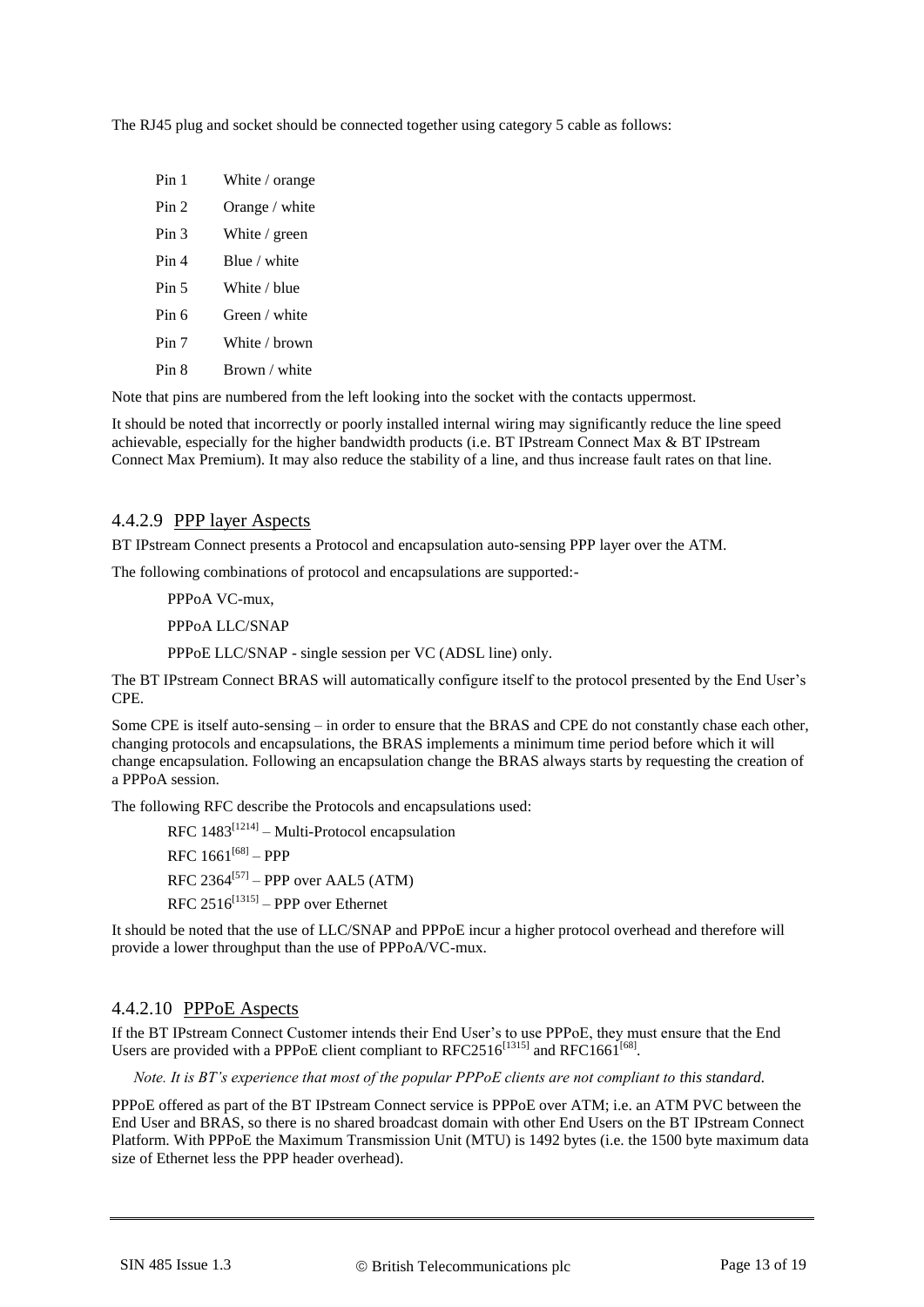Customers allowing the use of PPPoE should be aware there is potential for some PPPoE traffic to be discarded (so called "black-holing" - see RFC2923<sup>[\[1416\]](#page-15-14)</sup> Section 2.1 for further information). In brief: there are servers on the Internet that send out 1500 byte UDP packets with the "don't fragment" bit set. MTU discovery does not work well across the Internet as these servers are often behind firewalls that block ICMP and therefore prevent the MTU discovery process from working. In this case, packets larger than 1492 bytes will not meet the PPPoE MTU requirements and so will be discarded. This is not an issue for UDP packets of 1492 bytes or below. This may not be an issue for TCP as the MSS negotiation should ensure packets are small enough.

## <span id="page-13-0"></span>**4.4.3 IP Addressing**

PPP is used to obtain IP addresses from the Customers address pool on a per-session basis, as described in SIN 482.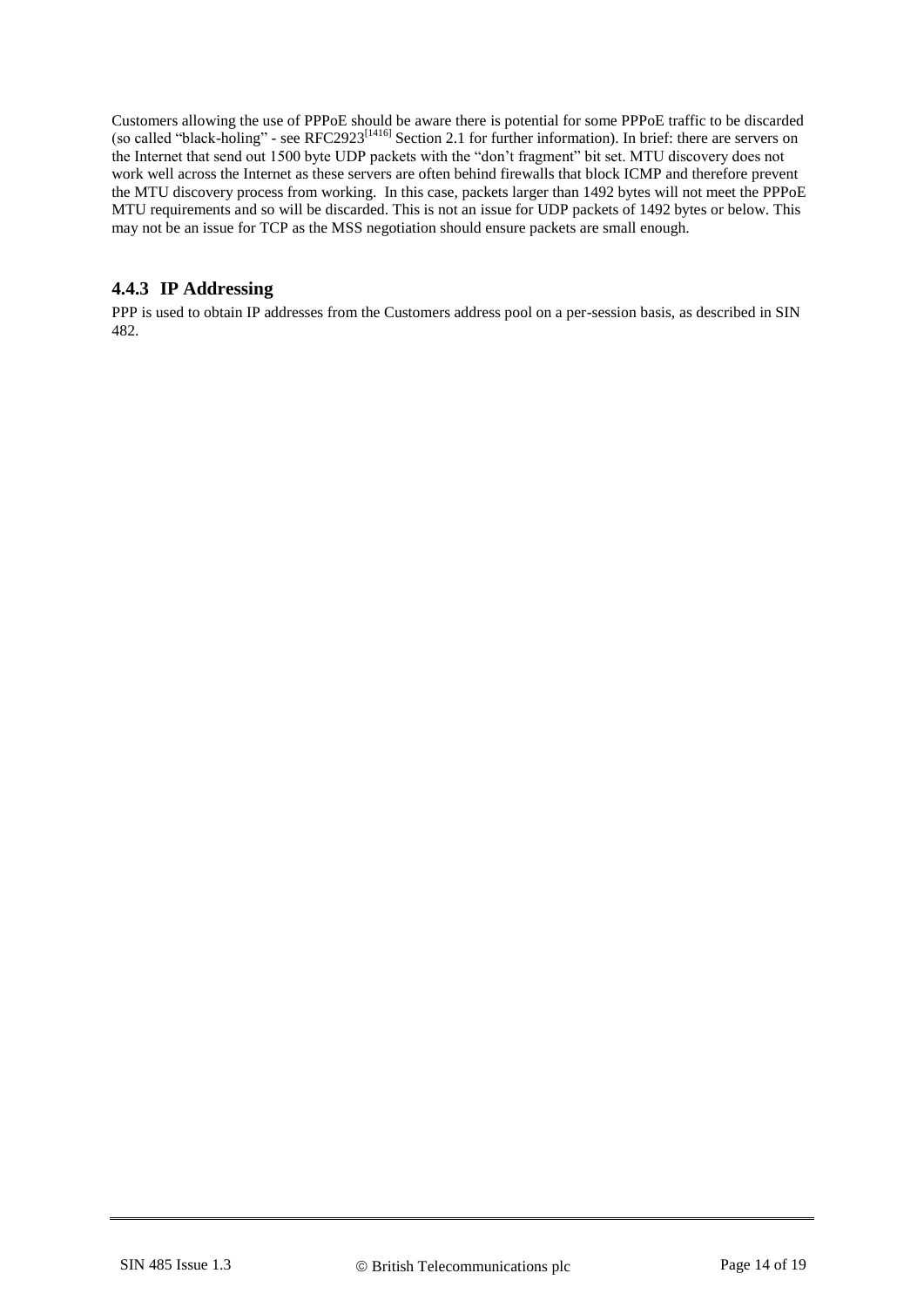# <span id="page-14-0"></span>**5. Terminal Equipment**

It should be noted that BT provides a CPE test laboratory to enable suppliers and Customers to satisfy themselves that their CPE and services will interoperate correctly with BT's G.DMT ADSL services. For contact details please see:<http://www.btplc.com/sinet/>

# <span id="page-14-1"></span>**5.1 USB modem configuration**

For the higher bandwidth products (BT IPstream Connect Max & BT IPstream Connect Max Premium) particular attention should be paid to the configuration of modems connected via the Universal Serial Bus (USB) as these may cause limitations or issues on the service.

USB devices can have two different transfer modes, bulk mode, and isochronous mode. Bulk mode uses the available USB bandwidth, and isochronous mode reserves the bandwidth it requires. This means that modems operating in bulk mode can suffer from rate limiting, as the modem is unable to match the USB rate to the DSL rate. This is due to USB1 only having ~11Mbit/s half-duplex bandwidth for all devices on the channel.

The fix may be to switch the modem from bulk mode into isochronous mode, however not all modems support isochronous mode. Some modems may be upgradeable to resolve the problem; others may have to be replaced if the best throughput is to be achieved.

It may be that by changing these settings on a particular Modem could also result in a reduction of speed, or other problems. Therefore it is highly recommended that service providers contact their modem supplier to ensure that any USB modems that are to be use are configured correctly to give the best possible throughput.

# <span id="page-14-2"></span>**5.2 Router& Modem Drivers/Firmware**

It is important that SPs check that they have the latest drivers for their CPE to ensure it works at the optimum level. It has been found that this is a major factor in incorrectly reported faults. It is the Service Providers responsibility to ensure the correct firmware and/or driver are supplied to the end user before faults are reported to BT. Therefore it is highly recommended that service providers contact their CPE supplier to ensure that any CPE that they are using the correct drivers and or firmware to give the best possible throughput and to support the BT IPstream Connect service.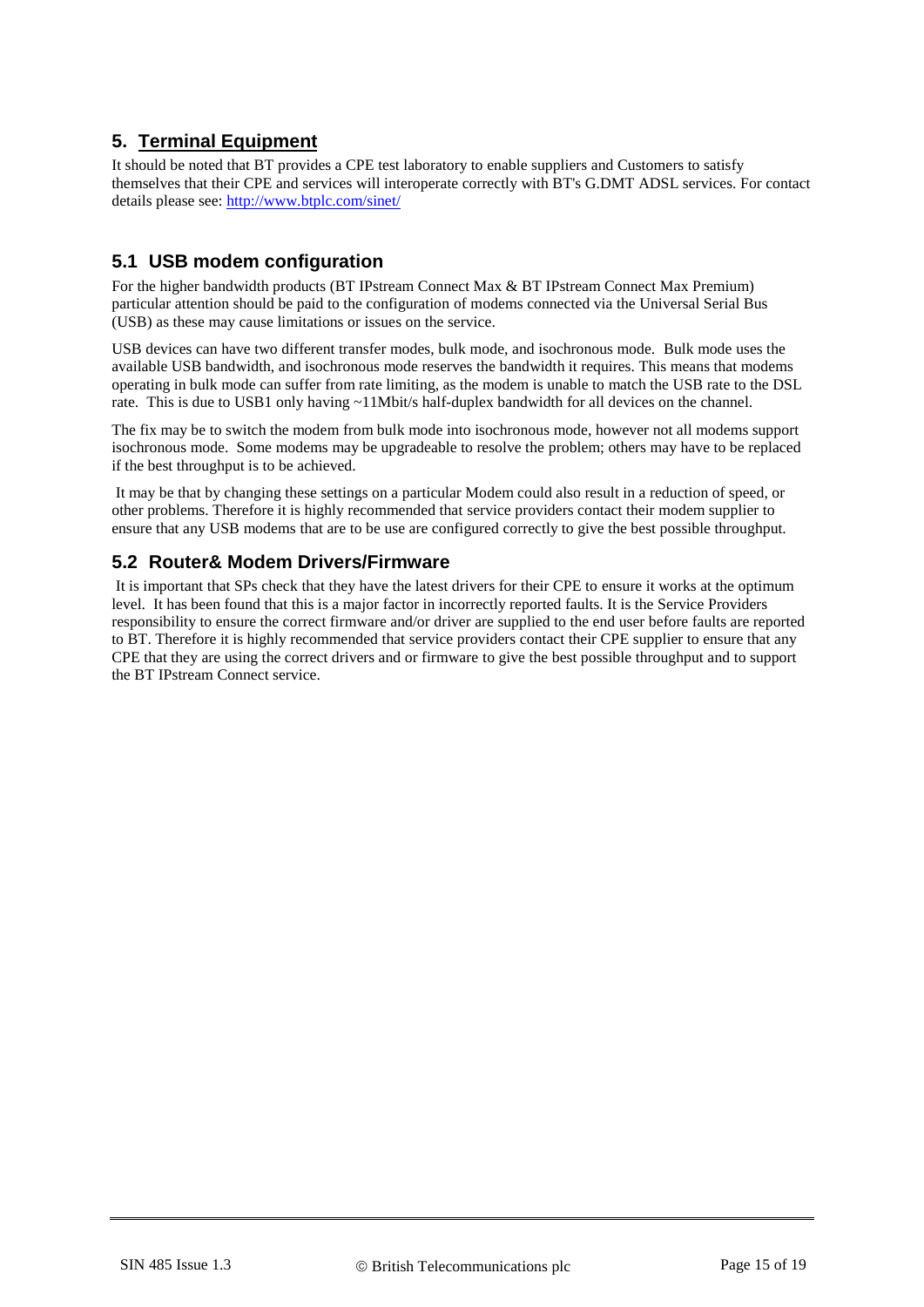# <span id="page-15-0"></span>**6. References**

### **Suppliers Information Notes:**

<span id="page-15-2"></span>

|                   | SIN 302 | BT's Internet Protocol (IP) Transport Services | Latest Issue |
|-------------------|---------|------------------------------------------------|--------------|
|                   |         |                                                |              |
| $\lceil 2 \rceil$ | SIN 346 | BT ADSL Interface Specification                | Latest Issue |
|                   |         |                                                |              |

<span id="page-15-3"></span>BT Suppliers' Information Notes may be obtained from our www site at:<http://www.btplc.com/sinet/>

#### **BT Customer Handbooks**

| DТ<br>Handbook<br>Justomer<br>Connect Max C<br>Pstream | <b>ISSU</b> |
|--------------------------------------------------------|-------------|
|--------------------------------------------------------|-------------|

### BT IPstream Connect Max Customer Handbook

#### **ITU-T Documents**

<span id="page-15-4"></span>

| $[4]$ | ററ | Asymmetrical digital subscriber line (ADSL) transceivers |
|-------|----|----------------------------------------------------------|

#### **Internet Engineering Task Force Request for Comments:**

<span id="page-15-10"></span><span id="page-15-9"></span><span id="page-15-8"></span><span id="page-15-7"></span><span id="page-15-6"></span><span id="page-15-5"></span>

| $[5]$  | <b>RFC 2364</b> | PPP Over AAL5                                                               |
|--------|-----------------|-----------------------------------------------------------------------------|
| [6]    | <b>RFC</b> 1661 | The Point-to-Point Protocol (PPP)                                           |
| $[7]$  | RFC 1334        | <b>PPP</b> Authentication Protocols                                         |
| [8]    | <b>RFC</b> 1994 | PPP Challenge Handshake Authentication Protocol (CHAP)                      |
| $[9]$  | <b>RFC 1332</b> | The PPP Internet Protocol Control Protocol (IPCP)                           |
| $[10]$ | <b>RFC1877</b>  | PPP Internet Protocol Control Protocol Extensions for Name Server Addresses |
| $[11]$ | <b>RFC</b> 1631 | The IP Network Address Translator (NAT)                                     |
| $[12]$ | <b>RFC</b> 1483 | Multiprotocol Encapsulation over ATM Adaptation Layer 5                     |
| $[13]$ | <b>RFC 2516</b> | A Method for Transmitting PPP Over Ethernet (PPPoE)                         |
| $[14]$ | <b>RFC 2923</b> | TCP Problems with Path MTU Discovery                                        |

<span id="page-15-14"></span><span id="page-15-13"></span><span id="page-15-12"></span><span id="page-15-11"></span>For further information on where to obtain these referenced documents, please see document sources at <http://www.btplc.com/sinet/>

# <span id="page-15-1"></span>**7. Abbreviations**

| Acronym     | <b>Expansions</b>                     |
|-------------|---------------------------------------|
| AAL5        | ATM Adaptation Layer 5                |
| ABC         | Alarms By Carrier [BT]                |
| <b>ADSL</b> | Asymmetric Digital Subscriber Line    |
| <b>ATM</b>  | Asynchronous Transfer Mode            |
| <b>BAS</b>  | <b>Broadband Access Server</b>        |
| <b>BRAS</b> | <b>Broadband Remote Access Server</b> |
| <b>BT</b>   | British Telecommunications plc        |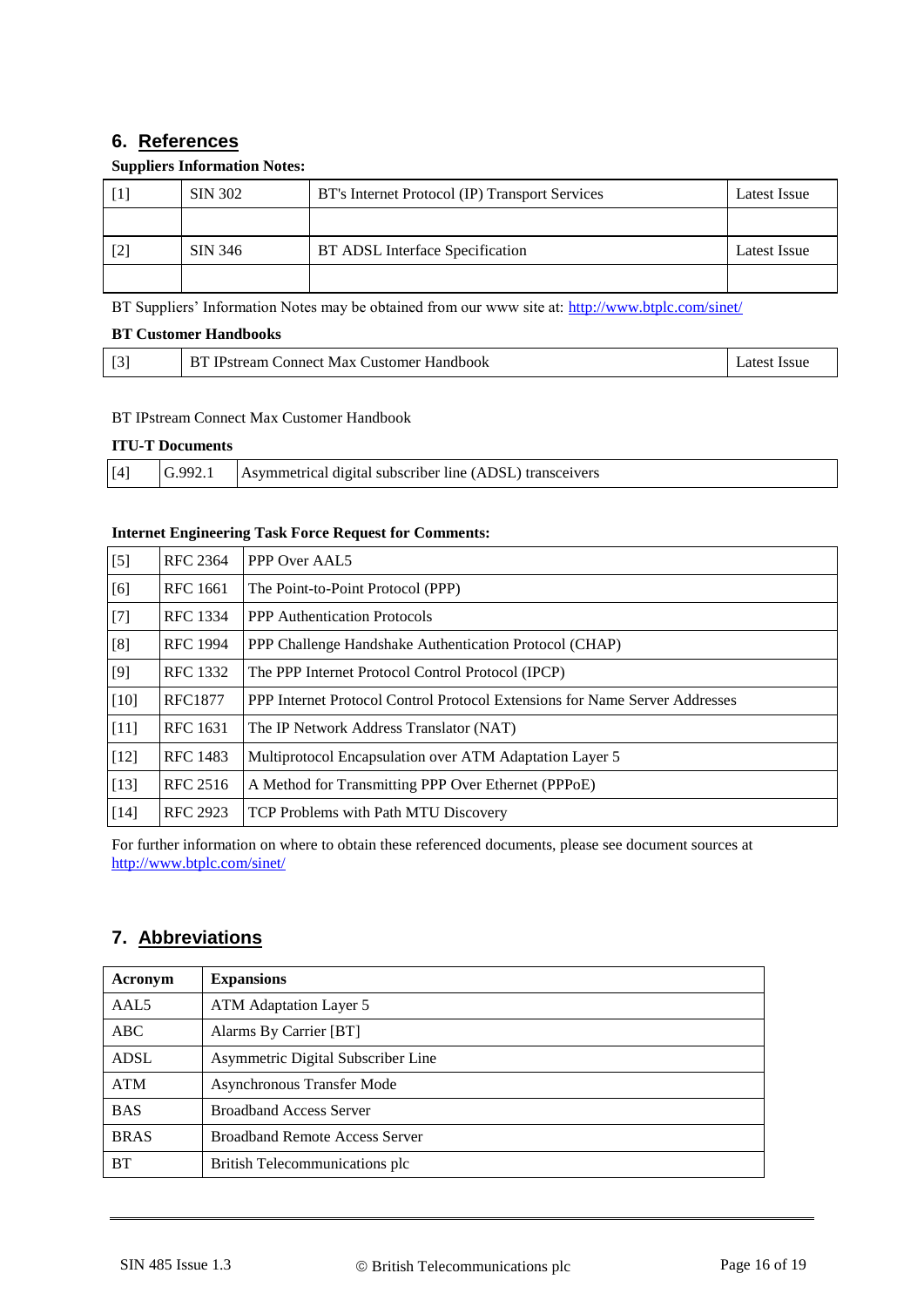| Acronym          | <b>Expansions</b>                                                                 |
|------------------|-----------------------------------------------------------------------------------|
| <b>CHAP</b>      | Challenge Handshake Authentication Protocol [IETF]                                |
| <b>CPE</b>       | <b>Customers' Premises Equipment</b>                                              |
| <b>DLM</b>       | Dynamic Line Management [BT system]                                               |
| G.DMT            | G-series Discrete Multi-Tone [ITU-T]                                              |
| HG               | Home Gateway                                                                      |
| IP               | <b>Internet Protocol [IETF]</b>                                                   |
| <b>IPCP</b>      | <b>Internet Protocol Control Protocol [IETF]</b>                                  |
| <b>IPstream</b>  | <b>BT IPstream Connect</b>                                                        |
| <b>ISDN</b>      | <b>Integrated Services Digital Network</b>                                        |
| <b>ITU</b>       | International Telecommunications Union                                            |
| <b>ITU-T</b>     | International Telecommunication Union - Telecommunications Standardization Sector |
| <b>LLC</b>       | Logical Link Control                                                              |
| <b>LNS</b>       | <b>L2TP Network Server</b>                                                        |
| <b>LTS</b>       | <b>L2TP Tunnel Switch</b>                                                         |
| <b>MSS</b>       | Maximum Segment Size                                                              |
| <b>MTU</b>       | Maximum Transmission Unit                                                         |
| <b>NTE</b>       | <b>Network Termination Equipment</b>                                              |
| NTE <sub>5</sub> | Network Terminating Equipment No. 5                                               |
| PAP              | Password Authentication Protocol [IETF]                                           |
| <b>PBX</b>       | Private Branch Exchange                                                           |
| PC               | Personal Computer                                                                 |
| PPP              | Point-to-Point Protocol [IETF]                                                    |
| <b>PPPoA</b>     | Point-to-Point Protocol over Asynchronous Transfer Mode                           |
| <b>PPPoE</b>     | Point-to-Point Protocol over Ethernet                                             |
| <b>PSTN</b>      | Public Switched Telephone Network                                                 |
| <b>PVC</b>       | <b>Permanent Virtual Connection</b>                                               |
| <b>RADIUS</b>    | Remote Authentication Dial In User Service [IETF]                                 |
| <b>RFC</b>       | <b>Request for Comment [IETF]</b>                                                 |
| RJ45             | Registered Jack 45                                                                |
| <b>SIN</b>       | Suppliers' Information Note [BT]                                                  |
| <b>SNAP</b>      | <b>Sub Network Access Protocol</b>                                                |
| SoHo             | Small office Home office                                                          |
| SP               | Service Provider (Providers of Electronic Communications Services)                |
| <b>STIN</b>      | Suppliers' Trial Information Note                                                 |
| <b>TCP</b>       | <b>Transmission Control Protocol [IETF]</b>                                       |
| <b>UTP</b>       | <b>Unscreened Twisted Pair</b>                                                    |
| <b>VC</b>        | Virtual Connection [ATM]                                                          |
| <b>VCI</b>       | Virtual Connection Identifier [ATM]                                               |
| VP               | Virtual Path                                                                      |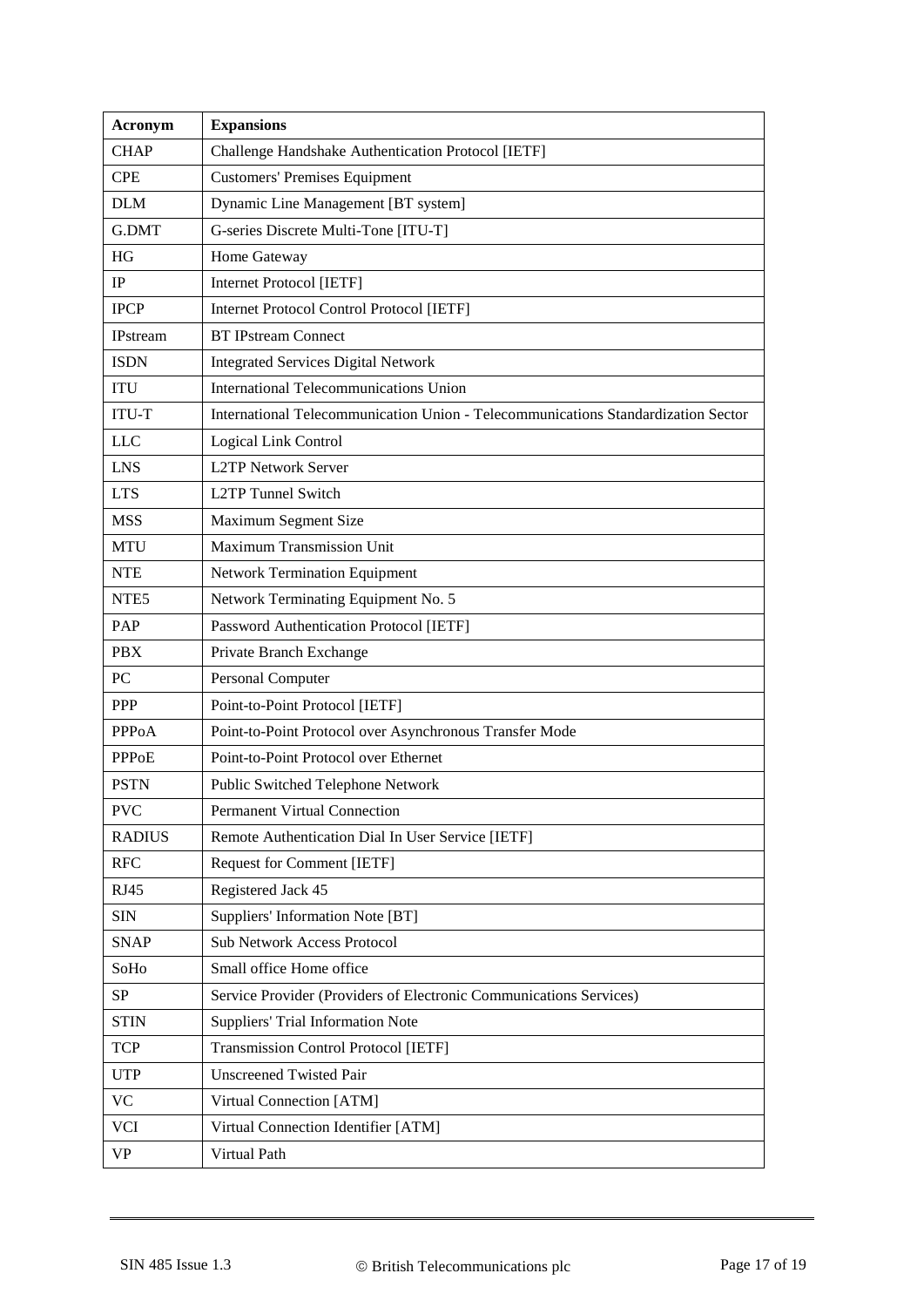| Acronym    | <b>Expansions</b>             |
|------------|-------------------------------|
| <b>VPI</b> | Virtual Path Identifier [ATM] |

# <span id="page-17-0"></span>**8. History**

| <b>Issue</b>              | Date         | <b>Details of change</b>                                                                                         |
|---------------------------|--------------|------------------------------------------------------------------------------------------------------------------|
| SIN 485<br>$I$ ssue $1.0$ | 19 June 2008 | <b>First Issue</b>                                                                                               |
| $I$ ssue $1.1$            | March 2011   | Reference to IPstream Home 250 product removed (product withdrawn)                                               |
| $I$ ssue 1.2              | April 2013   | Note added to introduction advising of retirement of the IPstream Connect EU<br>service within the WBC footprint |
| $Issue$ 1.3               | October 2015 | IPstream Retirement information updated and removal of reference to obsolete<br>Home 250 product                 |
|                           |              | SINet site references changed from http://www.sinet.bt.com to<br>http://www.btplc.com/sinet/                     |

**< END >**